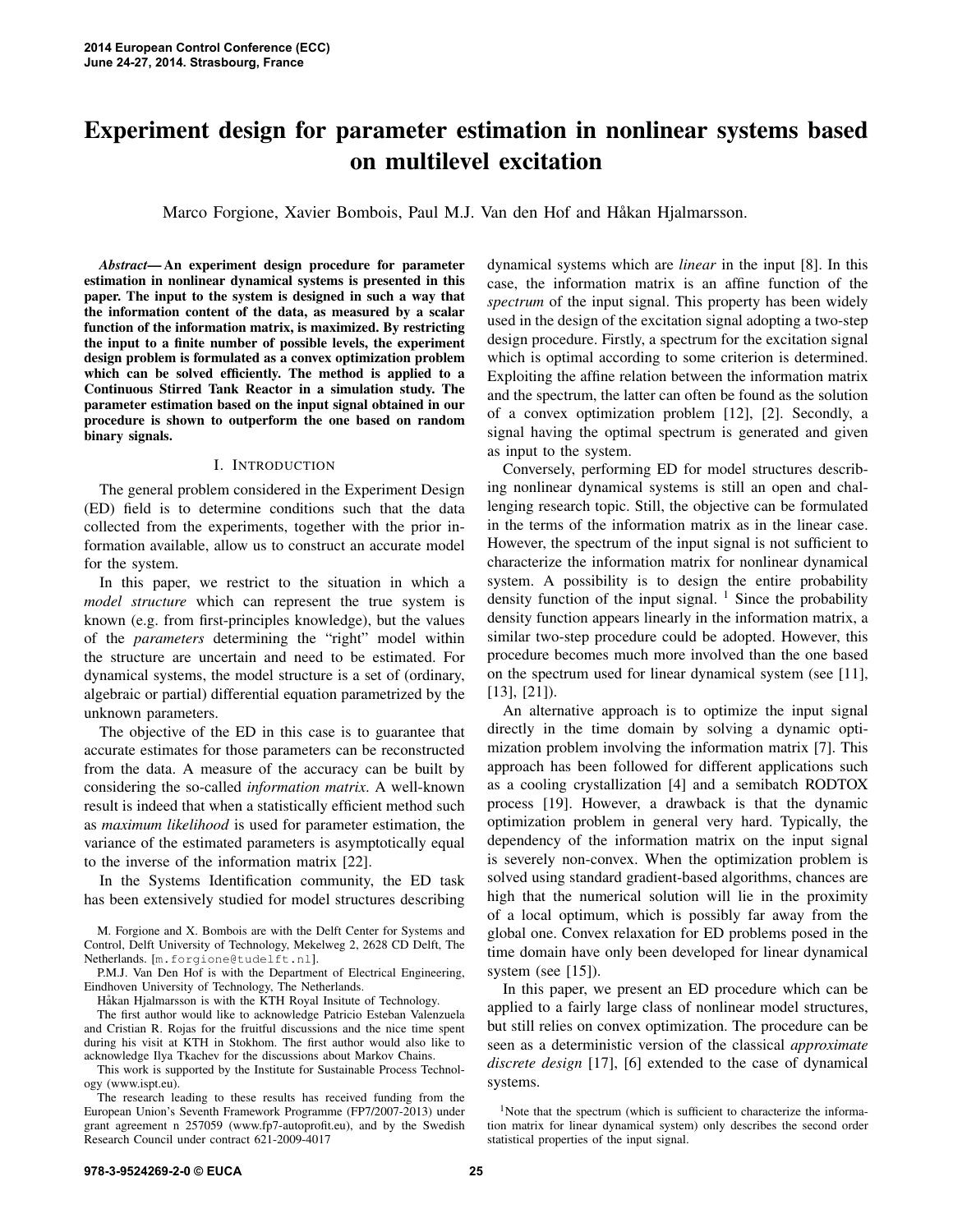We restrict the range of the input signal to a finite number of possible *levels* and divide the time of the experiment in a number  $N$  of consecutive intervals. During each of the intervals, we keep the input signal constant at one of the levels. This *piecewise constant* input signal can be described by the sequence of  $N$  levels that are encountered. We refer to this sequence as *input sequence*. In the input sequence, we recognize  $N - m + 1$  shorter *subsequences* of length m. If the fading memory of the system is smaller than  $m$  intervals, then the output of the system during a certain interval  $j$ (and thus also the information matrix) is determined by the subsequence that ends in interval  $i$ . Therefore, the information matrix for the whole experiment is proportional to the *relative frequency* at which each subsequence occurs in the input sequence multiplied by the information matrix relative to the input subsequences. In other words, there is a linear relation between the information matrix and the relative frequencies.

Owing to linearity, we will be able to formulate an ED Problem optimizing a convex measure of the information matrix using the frequencies as design variables. After solving the problem, we generate an input sequence in which the subsequences appear in numbers proportional to the relative optimal frequencies.

Our approach is inspired by the *probabilistic input design* first proposed in [13] for nonlinear FIR systems. In that contribution, a convex measure of the expected value of the information matrix is optimized over the probability of the occurrence of the different subsequences. Compared to [13], we adapt the framework in such a way that it can be applied to the larger class of nonlinear *fading memory* systems. Moreover, we here follow a deterministic procedure for the generation of the input signal. For this reason, even though the ED optimization problem solved in [13] and the one solved here are formally equivalent, the probability of the subsequence is here interpreted as the frequency of occurrence in the input sequence.

Another similar ED method based on a multilevel input signal has been recently derived in [5]. Interestingly, the ED method in [5] was developed as a generalization of a previous multisine ED method for linear systems described in [18]. The ED method is described in [5] for the particular case of Wiener systems consisting of a linear FIR filter followed by a static polynomial nonlinearity. Compared to [5] (beside the more general framework allowing nonlinear fading memory systems), we formulate the ED as a convex optimization problem (as was also done in [13]) which can be solved efficiently using standard software and algorithms without introducing further approximations.

In the numerical example, we apply our method to a nonlinear model from process engineering (i.e. an irreversible CSTR reactor). We observe that the optimal input signal for our problem drives the system in two distinct regimes. This result is very interesting in relation to the classical ED problem involving linear systems, where it is known that the information matrix only depends on the spectrum of the input and therefore the latter can is often chosen as the realization of an ergodic, quasi-stationary stochastic process. It is clear that a description in terms of the spectrum is not sufficient in order to characterize the optimal input signal that we have obtained using our procedure.

### II. THE FRAMEWORK

## *A. True system and model structure*

We assume that a *model structure* which can describe the true system is given in state-space ODE representation

$$
\begin{aligned} \dot{x}(t) &= f(x(t), u(t), \theta) \\ y(t) &= g(x(t), \theta) \end{aligned} \tag{1}
$$

where  $x(t)$  is the state,  $u(t)$  is the input,  $y(t)$  is the output and  $\theta \in \mathbb{R}^p$  is the uncertain model parameter. The initial state  $x_0 = x(0)$  is fixed and known. We consider here the SIMO case, i.e.  $u(t) \in \mathbb{R}$  and  $y(t) \in \mathbb{R}^q$  with  $q \ge 1$ .

We assume that there exists one (and only one) *true parameter*  $\theta^{\circ}$  such that the output of the model is equal to the output of the true system for every possible input signal.

Measurements  $\tilde{y}_k$  of the output y are collected at a constant rate  $t_s$  and are corrupted by an additive white Gaussian noise source  $e_k$  having mean 0 and covariance  $\Sigma_e$ :  $\tilde{y}_k = y(kt_s) + e_k$  with  $e_k \sim \mathcal{N}(0, \Sigma_e)$ . We assume that the system has the *fading memory* property, in the sense defined in [3]. Loosely speaking, this means that the output of the system mostly depends on the values of the input in the recent past, while the influence of the input in the remote past gradually fades out.

#### *B. Input signal*

We restrict the range of the input signal  $u(t)$  to a finite number of possible levels  $\alpha = {\alpha_0, \alpha_1, \dots, \alpha_{\ell-1}}$ . The time of the experiment is divided into a number of consecutive intervals  $I_j$ ,  $j = 0, 1, ..., N - 1$ . Each interval has a fixed duration  $t_I$  which is a multiple of the sampling time  $t_s$ .  $t_1 = nt_s$  where *n* is a positive, integer number. The input signal is kept constant to one of the possible levels in  $\alpha$ during each interval.

The input signal during the experiment can be described by an input sequence of  $N$  levels  $S =$  $\{u_0, u_1, \ldots, u_{N-1}\}, u_j \in \alpha$ . Each element  $u_j$  represents the value of the input signal during the interval  $I_i$ . The output of the system  $y(t)$  is a function of the input sequence S, the initial condition  $x_0$  and the true parameter  $\theta$ <sup>o</sup>:  $y(t)$  =  $y(t; S, x_0, \theta^o).$ 

Since the system has fading memory, the output during a certain interval  $I_i$  mostly depends on the input during the previous m intervals  $I_{j-m+1}, I_{j-m+2}, \ldots, I_j$ . For this reason, we recognize in the input sequence S a number  $N - m +$ 1 of shorter subsequences  $s_j = \{u_{j-m+1}, u_{j-m+2}, \ldots, u_j\}$ having length m. Note that neighboring subsequences overlap each other. In fact, two consecutive subsequences  $s_i$  and  $s_{i+1}$  share  $m-1$  elements (see Figure 1).

<sup>2</sup>The extension to the MIMO case is possible, but would add notational complexity.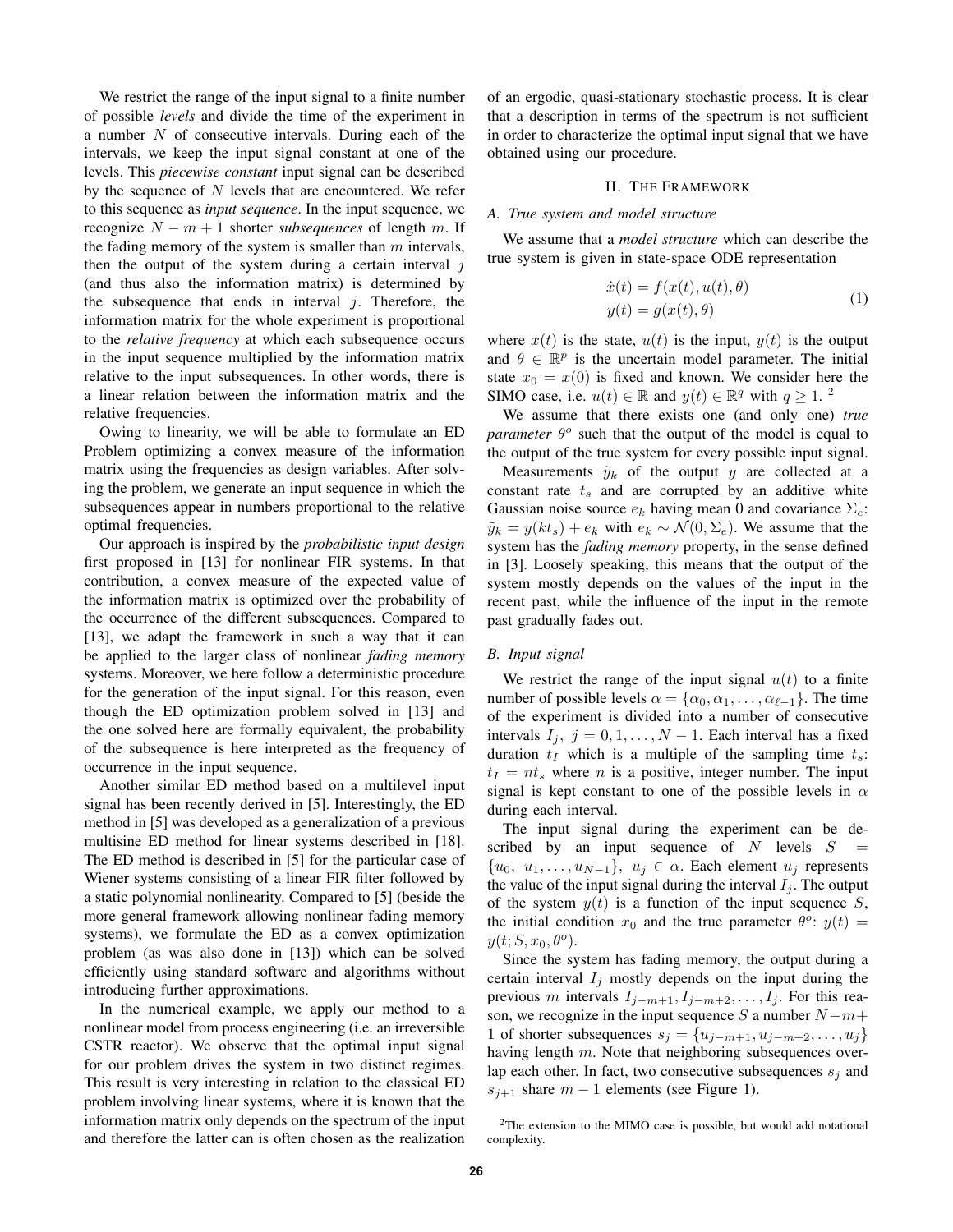

Fig. 1. Two consecutive subsequences  $s_j$  and  $s_{j+1}$  share  $m-1$  elements.

The number  $m$  of elements in a subsequence is chosen large enough to describe the transient of the system with good accuracy. Thus, we can approximate the output of the system during interval  $I_i$  as a function of input values contained in the subsequence  $s_j$ , neglecting the influence of the input values outside  $s_j$  and of the initial condition<sup>3</sup>, i.e.  $y(t) \approx y(t; s_j, \theta^o)$  for  $t \in I_j$  and  $j \geq m - 1$ .

From a combinatorial consideration, the total number of possible subsequences is  $M = \ell^m$ . For the implementation of the ED Problem, it will be necessary to enumerate all the possible subsequences. To this end, it is convenient to put the set of the possible subsequences in a 1:1 relation with the set of the integer numbers ranging from 0 to  $\ell^m$  – 1. The relation is defined as follows. Given a subsequence, we consider its elements as the digits of an integer number written in the base  $\ell$ . Conversely, given an integer number we derive its representation in the base  $\ell$  and build the subsequence by appending the levels corresponding to the digits from left to right. We shall denote as  $s[h]$  the subsequence which corresponds to the integer number  $h$  according to this criterion. For instance, the binary subsequence  $\{\alpha_0, \alpha_1, \alpha_1\}$ corresponds to the number  $(011)_2 = 3$ . Conversely, if we deal with ternary subsequences the integer number  $19 =$  $(201)_3$  corresponds to the subsequence  $\{\alpha_2, \alpha_0, \alpha_1\}$ <sup>4</sup>

## *C. Information Matrix*

The information matrix  $F$  for the whole experiment is  $\frac{5}{5}$ 

$$
F = \sum_{j=0}^{N-1} \sum_{i=0}^{n-1} \psi((jn+i)t_s) \Sigma_e^{-1} \psi((jn+i)t_s)^\top.
$$
 (2)

where  $\psi(t) = \frac{d}{d\theta} y(t; S, x_0, \theta) \big|_{\theta = \theta}$  is the output parameter sensitivity.

We see that the information matrix  $F$  is the sum over the intervals of the information matrices  $F_i$  of the data contained in the intervals  $I_j$ . Due to the fading memory property of the system, the output of the system in the interval  $I_j$ (mostly) depends on the input values during the most recent m intervals. Therefore,  $F_j$  is a function of the subsequence  $s_j = \{u_{j-m+1}, \ldots, u_j\}$  whose *last* element  $u_j$  appears in the input sequence S at the position  $j<sup>6</sup>$  Furthermore, the

information matrices  $F_l$  and  $F_m$  relative two the intervals l and m are identical if the subsequences  $s_l$  and  $s_m$  are the same.

For each of the possible subsequences, we define

$$
p([h]) = \frac{number\ of\ occurrences\ of\ s[h]\ in\ S}{N-m+1}
$$
 (3)

as its relative frequency in the input sequence  $S<sup>7</sup>$  By grouping in (2) the identical terms and ignoring the contribution from data in the first  $m-1$  intervals, the information matrix  $F$  can also be written as

$$
F = (N - m + 1) \sum_{h=0}^{M-1} p(s[h]) F(s[h])
$$
 (4)

where  $F(s[h])$  is the contribution to the information matrix relative to the subsequence  $s[h]$ .

In order to compute a term  $F(s[h])$ , we simply simulate the nonlinear system (together with the parameter sensitivities  $\psi(t)$ ) feeding as input a signal which corresponds to  $s[h]$ . Following, we compute the information matrix  $F(s[h])$ *for the last interval* of s[h] as

$$
F(s[h]) = \sum_{i=(m-1)n}^{mn-1} \psi(it_s) \Sigma_e^{-1} \psi(it_s)^\top
$$
 (5)

Note that the time in the latter equation is relative to the start of the subsequence  $s[h]$ .

#### III. EXPERIMENT DESIGN

#### *A. Relative frequencies as design variables*

For a *given* input sequence S, it is probably more natural to compute the information matrix using (2). Nonetheless, (4) is useful for the *design* of the input sequence.

We note indeed that the information matrix F is a *linear function* of the relative frequencies  $p(s[h])$ . Thus, it is convenient to consider  $p(s[h])$  as design parameters of the input sequence. Exploiting this linear relation, a large class of ED problems can be posed as convex optimization problems in the decision variables  $p(s[h])$ .

However, a number of constraints on the relative frequencies have to be set in order to obtain a solution which can actually be implemented:

- 1) The relative frequencies  $p(s[h])$  need to be nonnegative numbers summing up to 1.
- 2) An *exact discrete design* [6], [17] requires the relative frequencies  $p(s[h])$  to be rational numbers in the range  $\mathbb{Q}_N = \{\frac{k}{N},\ k = 0, 1, \ldots, N\}.$
- 3) The relative frequencies have to be chosen in such a way that the subsequences can be placed in the input sequence  $S$  as shown in Figure 1.

Addressing point 1) is immediate. It implies M linear inequalities and one linear equality, which can be easily implemented in a convex optimization problem.

<sup>&</sup>lt;sup>3</sup>The approximation is not accurate for  $j < m - 1$ , since the influence of the initial condition cannot be neglected for these intervals.

<sup>&</sup>lt;sup>4</sup>The notation  $(abc)<sub>d</sub>$  here denotes the integer number having digits abc written in the base  $d$ . We omit to write the base when it is the usual base 10, e.g.  $19 = (19)_{10}$ .

 $5$ Note that due to chose framework (i.e. additive white noise on the output

 $y$ ) the information matrix  $F$  is a deterministic function of the input signal. <sup>6</sup>We here assume that even the output parameter sensitivity  $\psi(t)$  has the fading memory property.

<sup>&</sup>lt;sup>7</sup>Note that we divide the number of occurrences of s[h] in S by  $N-m+1$ and not by N because the first  $m - 1$  elements of the sequence S do not contain any full subsequence on length m.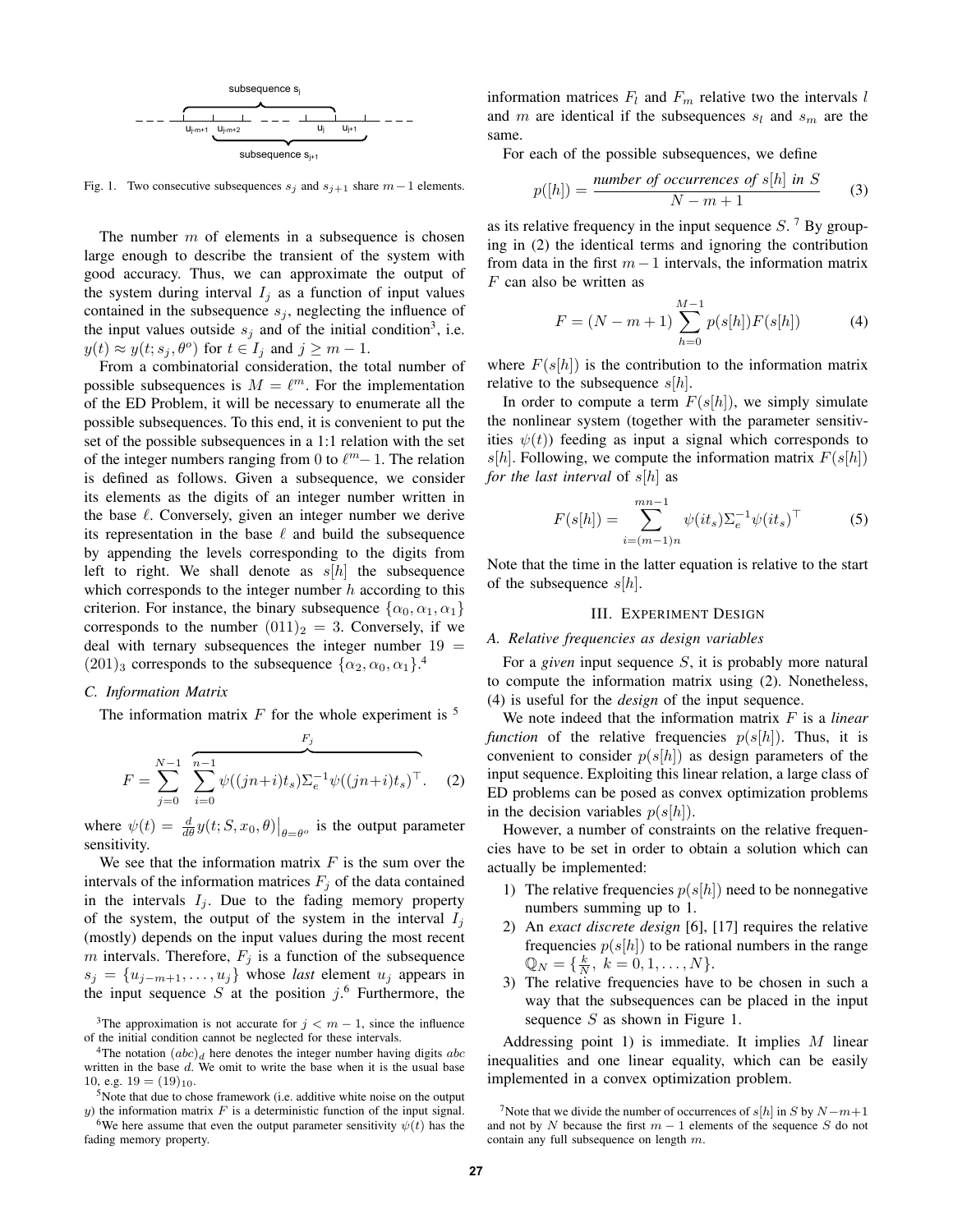On the contrary, addressing point 2) is not straightforward. Restricting  $p(s[h])$  to  $\mathbb{Q}_N$  would lead to a hard combinatorial optimization problem. In practice, it is possible to relax (i.e. neglect) this constraint and allow the frequencies  $p(s[h])$  to be *real* numbers. In the ED literature, this corresponds to the so-called *approximate discrete design* [6], [17].

Point 3 is also delicate to address. We have seen that two consecutive subsequences  $s_j, s_{j+1}$  in the input sequence S have  $m - 1$  elements in common. Let  $*$  denote any level  $\alpha_h \in \alpha$ . If the subsequence  $s_j$  is in the form  $\{*, u_0, \ldots, u_{m-2}\},\$  the next subsequence  $s_{j+1}$  has to be in the form  $\{u_0, u_1, \ldots, u_{m-2}, *\}$ . Similarly, a subsequence in the form  $\{u_0, u_1, \ldots, u_{m-2}, *\}$  can only come after by one the form  $\{*, u_0, u_1, \ldots, u_{m-2}\}.$  Clearly, this sets a constraint on the number of subsequences which have these two patterns in the input sequence.

A *necessary* condition for the existence of an input sequence in which the subsequences appear in numbers proportional to the frequencies  $p(s[h])$  is that

$$
\sum_{h=0}^{\ell-1} p(\{\alpha_h, u_0, u_1, \dots, u_{m-2}\}) = \sum_{h=0}^{\ell-1} p(\{u_0, u_1, \dots, u_{m-2}, \alpha_h\})
$$
\n(6)

for all the  $\ell^{m-1}$  possible of subsequences of length  $m-1$  ${u_0, u_1, \ldots, u_{n-2}}$ ,  $u_j \in \alpha$ . It is easy to show that the condition (6) is necessary, but not sufficient for the existence of an input sequence satisfying the ordering constraints. For instance, for a binary sequence of length 2, the solution  $p(\{\alpha_0, \alpha_0\}) = p(\{\alpha_1, \alpha_1\}) = 0.5, p(\{\alpha_1, \alpha_0\}) =$  $p(\{\alpha_0, \alpha_1\}) = 0$  satisfies the constraints (6). However, it is not possible to switch from the subsequence  $({\alpha_0}, {\alpha_0})$ to  $({\alpha_1, \alpha_1})$  without introducing at least one subsequence  $\{\alpha_0, \alpha_1\}$ . <sup>8</sup>

At the moment, we are not aware of the existence of a general, convex condition which is necessary and sufficient in order to satisfy the ordering constraints. Thus, we only consider the necessary condition (6) in the ED and solve the issues related to transitions similar to the one above by including a (minimum) number of additional elements in the input sequence.

Exploiting the correspondence between sequences and natural numbers, the subsequence  $\{u_0, u_1, \ldots, u_{m-2}\}$  corresponds to the integer number  $(u_0u_1 \dots u_{m-3}u_{m-2})_\ell$ . Thus, the set of constraints (6) can be written conveniently as

$$
\sum_{h=0}^{\ell-1} p(s[j+h\ell^{m-1}]) = \sum_{h=0}^{\ell-1} p(s[\ell j+h]) \text{ for } j=0,1,\dots \ell^{m-1}-1.
$$
\n(7)

<sup>8</sup>The same issue is present in the approach presented in [5] where the same condition (6) has been used. A similar issue occurs following the probabilistic approach as in [13]. The condition (6) in the probabilistic approach guarantees the existence of a stationary distribution for the input sequence such that the subsequences have marginal probabilities  $p({\{\cdot\}})[10]$ . However, the Markov Chain defining this stationary probability distribution may not be *irreducible*. Therefore, it may not be possible to generate the subsequences in numbers asymptotically proportional to  $p(s[h])$  sampling from a *single* realization in the Markov Chain (i.e. we may not be in the condition of applying the ergodic theorem [16]). These issues were not addressed in the contributions [13] and [5].

#### *B. Experiment Design Problem*

We here consider a D-optimal ED problem which aims to maximize the determinant of the information matrix. <sup>9</sup>

$$
\max_{p(1), p(2), ..., p(M)} \log \det \left( \sum_{h=0}^{M-1} p(s[h]) F(s[h]) \right) \text{ subject to } (8)
$$
\n
$$
p(s[h]) > 0 \qquad \text{for } h = 0, 1, ..., M-1 \qquad (9)
$$

$$
\sum_{M=1}^{M-1} p(s[h]) = 1
$$
 (10)

$$
\sum_{h=0} p(s[h]) = 1
$$
\n
$$
\ell-1
$$
\n(10)

$$
\sum_{h=0}^{\ell-1} p(s[j+h\ell^{m-1}]) = \sum_{h=0}^{\ell-1} p(s[\ell j+h]) \text{ for } j=0,1,\ldots \ell^{m-1}-1
$$
\n(11)

The logarithm of the determinant of the information matrix (which is a *concave* function) is maximized (8) subject to constraints that the relative frequencies are positive (9) and sum up to 1 (10). The necessary ordering constraint (11) for the subsequences is also included.

The overall optimization problem (8)-(11) is convex and can be solved using standard software and algorithms. In this work, we used the optimization modelling software CVX [9] with the solver SDPT3 [20].

*Remark 1:* In order to solve the optimization problem  $(8)$ -(11), we need to compute the terms  $F(s[h])$ . However, these terms actually depend on the true parameters  $\theta$ <sup>o</sup>, which is in general unknown. This situation is common for ED problems and is known as the "chicken and the egg" issue. The most common workaround is to replace the true parameter  $\theta^o$  by an initial estimate  $\hat{\theta}$  in the ED problem.

*Remark 2:* Once the problem  $(8)-(11)$  is solved, an input sequence containing the subsequences in numbers (approximately) proportional to the optimal frequencies has to be generated. The input generation problem for dynamical systems is more complicated than in the static case considered in classical approximate discrete design due to the ordering constraints that the subsequences have to satisfy. In the numerical example, we will present an ad-hoc input generation for optimal frequencies obtained in that particular case. The development of a general algorithm for input generation starting from the optimal frequencies is left for future work.

#### IV. NUMERICAL EXAMPLE

We consider a Continuous Stirred Tank Reactor system with jacket cooling in which a first-order irreversible reaction  $A \rightarrow B$  takes place. Details on this system can be found in Chapter 3 of [14]. An ODE representation of the system is

$$
\dot{C}_A = \frac{F}{V_R} (C_{A0} - C_A) - C_A k_0 e^{-\frac{E}{RT_R}}
$$
\n(12)

$$
\dot{T}_R = \frac{F}{V_R}(T_0 - T_R) - \lambda \frac{C_A}{\rho c_p} k_0 e^{-\frac{E}{RT_R}} - \frac{U A_J (T_R - T_J)}{V_R \rho c_p} \tag{13}
$$

$$
\dot{T}_J = \frac{F_J}{V_J}(T_{cin} - T_J) + \frac{UA_J}{V_J \rho_J c_J}(T_R - T_J). \tag{14}
$$

where  $C_A$  (kmol/m<sup>3</sup>) is the concentration of the reactant A in the reactor,  $T_R$  (K) is the temperature inside the reactor

<sup>9</sup>Other ED problems considering a convex measure of the information matrix such as E-optimal, A-optimal and L-optimal [1] could be similarly implemented.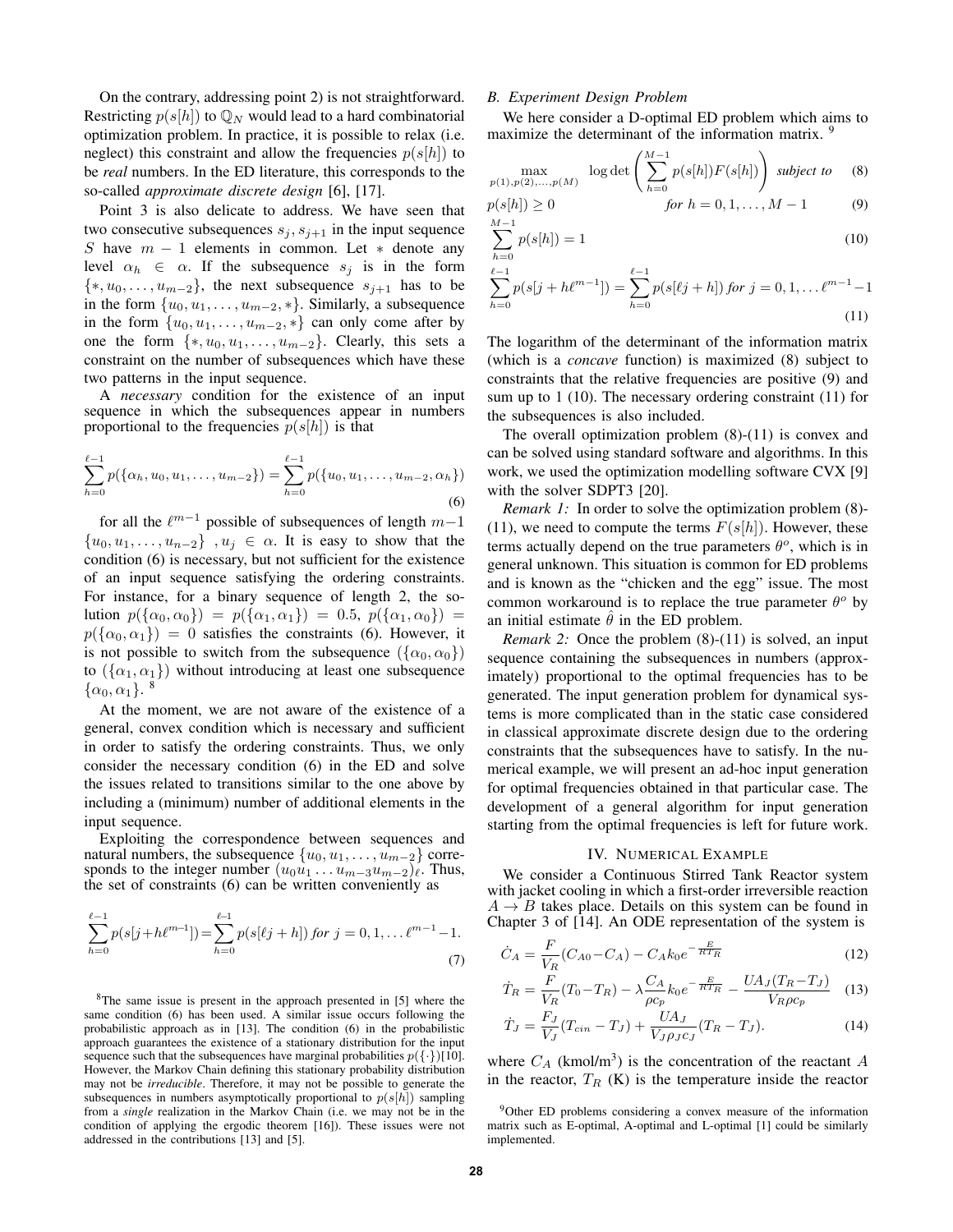and  $T_{J}$  (K) is the temperature of the cooling medium inside the jackets. The input  $u = F_J$  (m<sup>3</sup>/s) is the flow of the cooling medium inside the jackets, the output vector is  $y =$  $[C_A T_R]^\top$  and the state vector is  $x = [C_A T_R T_J]^\top$ .

The symbols  $\theta = [k_0 \ E \ \lambda \ UA_J]^\top$  represent the uncertain parameters which are to be estimated. The other symbols represent known, fixed coefficients.

Measurements  $\tilde{y} = [\tilde{C}_A \ \tilde{T}_R]^\top$  of  $y = [C_A \ T_R]^\top$  are collected at rate  $t_s = 10$  min and are corrupted by additive white Gaussian noise terms having variance  $\sigma_C^2 = 0.05^2$  and  $\sigma_T^2 = 0.1^2$  respectively:  $\Sigma_e = \text{diag}(\sigma_C^2, \sigma_T^2)$ . The length of one interval is  $t_I = 5$  hours, so one interval contains  $n = 30$  time samples. An input subsequence is formed by  $m = 10$  consecutive time intervals. A binary excitation signal is considered:  $\alpha = {\alpha_0, \alpha_1}$  where  $\alpha_0 = 0.6\bar{u}, \alpha_1 = 1.4\bar{u}$ and  $\bar{u} = 11.26 \cdot 10^{-3}$ . Thus, we have  $M = 2^{10} = 1024$ possible input subsequences  $s[h], h = 0, 1, \ldots, 1023$ . For all the possible subsequences, the information matrix of the data collected in last element of the subsequence is computed.

The ED Problem (8-11) is implemented and solved numerically. In order to avoid the chicken and the egg issue, the ED is here based on the true parameters  $\theta^o$ . <sup>10</sup>

Interestingly, out of the 1024 possible subsequences  $s[h]$ only 5 have a strictly positive optimal frequency  $p(s[h])$ :

| $p(\{\alpha_0, \alpha_1, \alpha_1, \alpha_1, \alpha_0, \alpha_1, \alpha_1, \alpha_1, \alpha_0, \alpha_1\}) = 0.225$ |
|---------------------------------------------------------------------------------------------------------------------|
| $p(\{\alpha_1, \alpha_0, \alpha_1, \alpha_1, \alpha_1, \alpha_0, \alpha_1, \alpha_1, \alpha_1, \alpha_0\}) = 0.225$ |
| $p(\{\alpha_1, \alpha_1, \alpha_0, \alpha_1, \alpha_1, \alpha_1, \alpha_0, \alpha_1, \alpha_1, \alpha_1\}) = 0.225$ |
| $p(\{\alpha_1, \alpha_1, \alpha_1, \alpha_0, \alpha_1, \alpha_1, \alpha_1, \alpha_0, \alpha_1, \alpha_1\}) = 0.225$ |

We rename these subsequences to  $A, B, C, D, E$  respectively for notational convenience. It is easy to verify that the subsequences can be concatenated in two separated *cycles*:  $L_1 = \{B, E, D, C\}$  and  $L_2 = \{A\}$ . Furthermore, we see that if we repeat the cycles  $L_1$  and  $L_2$  in a ratio 9:4, we obtain an input sequence in which the subsequences appear in a number proportional to the desired frequencies.

Therefore, we build an input sequence that contains exactly 9 cycles of  $L_1$  followed by 4 cycle of  $L_2$ . The input sequence starts with a full subsequence B. Following, the last elements of the subsequences  $E, D, C$ , i.e.  $\{\alpha_1, \alpha_1, \alpha_0\}$ , are appended to the input sequence. In this way, the subsequences  $E, D, C$  are concatenated to the input sequence. The last elements of the subsequences  $B, E, D, C$ , i.e.  $\{\alpha_1, \alpha_1, \alpha_1, \alpha_0\}$ , are appended to the input sequence 8 more times, forming 9 loops  $L_1$  in total. The input sequence defined so far terminates with one element  $\alpha_0$ . Nine more elements  $\alpha_0$  are appended forming a full subsequence  $A$ , which is also a full cycle  $L_2$ . Three more elements  $\alpha_0$  are appended to the sequence, forming 4 cycles  $L_2$  in total. The input signal  $u^{\text{oed}}(t)$  corresponding to this signal is formed by a square wave followed by a constant part at the value  $\alpha_0$  (Figure 2).



Fig. 2. Optimal input signal  $u^{\text{oed}}(t)$ 

In order to verify the effectiveness of the ED procedure, we perform two Monte Carlo studies where we repeat the parameter estimation  $n_{mc} = 100$  times for different realization of the measurement noise. The parameter estimation is performed according to the maximum likelihood criterion, which in this case is a weighted least squares criterion using the weights  $\frac{1}{\sigma_C^2}$  and  $\frac{1}{\sigma_T^2}$  for the measurements  $C_A$  and  $T_R$ , respectively.

In the first Monte Carlo study (Case 1), the input signal is  $u^{\text{oed}}(t)$  for all the iterations. In the second Monte Carlo study (Case 2), the input  $u_k^{rbs}(t)$  is a random binary signal that randomly switches between the values  $\alpha_0, \alpha_1$  with clock period  $t_I$ . In this case, the input  $u_k^{\text{rbs}}(t)$  is stochastic and the realizations are different for all the Monte Carlo runs.

The sample-scaled determinant of the information matrices  $\frac{1}{N_n} I_k^{\text{red}}$  and  $\frac{1}{N_n} I_k^{\text{rbs}}$  obtained for the different Monte Carlo iterations in the two cases are reported in Figure 3. Note that the information matrix in our case only depends on the input and therefore  $I_k^{\text{oed}} = I^{\text{oed}}$  is the same for all the realizations in Case 1, while  $I_k^{\text{rbs}}$  depends on the particular realization of the random binary signal  $u_k^{rbs}(t)$ . The scaled determinant  $\frac{1}{Nn}$  det  $I^{\text{oed}}$  is  $2.2 \cdot 10^{14}$ , while the average of the scaled determinants  $\frac{1}{n_{mc}}\sum_{k=1}^{n_{mc}} \frac{1}{N_n} \det I_k^{\text{rbs}}$  over the different Monte Carlo iterations is  $1.2 \cdot 10^{14}$ . Thus, in average, the optimal input is approximately 1.8 times more efficient than the random binary signal.

Under asymptotic assumptions, the covariance matrix of the estimated parameters equals the inverse of the information matrix. Nonetheless, it is interesting to check how accurate this relation is in practice. For this reason, the *sample covariance*  $\hat{\Sigma}^{\text{oed}} = \frac{1}{n_{mc}-1} \sum_{k=1}^{n_{mc}} (\hat{\theta}_k^{\text{oed}} - \bar{\theta}) (\hat{\theta}_k^{\text{oed}} - \bar{\theta})^\top$  where  $\bar{\theta} = \frac{1}{n_{mc}} \sum_{k=1}^{n_{mc}} \theta_k^{\text{need}}$  is compared with the *theoretical covariance*  $\Sigma_{\text{theo}}^{\text{oed}} \triangleq \text{inv}(I^{\text{oed}})$ . We find that

| $\lceil 7.2 \cdot 10^{-2} \rceil$<br>$\hat{\Sigma}^{\text{oed}} = \begin{bmatrix} 9.5e-3 \\ 7.5e-4 \\ -4.2e-5 \end{bmatrix}$                                     | $9.5 \cdot 10^{-3}$<br>$1.3e - 3$<br>$1.0e - 4$<br>$-1.0e-5$                             | $7.5 \cdot 10^{-4}$<br>$1.0e - 4$<br>$9.1e - 5$<br>$-4.5e-5$                        | $-4.2 \cdot 10^{-5}$ ]<br>$-1.0e-5$<br>$-4.5e-5$<br>$2.6e-5$                                  |
|------------------------------------------------------------------------------------------------------------------------------------------------------------------|------------------------------------------------------------------------------------------|-------------------------------------------------------------------------------------|-----------------------------------------------------------------------------------------------|
| $\Sigma_{\rm{theo}}^{\rm{oed}} = \left[ \begin{array}{l} 8.6 \cdot 10^{-2} \\ 1.1 \cdot 10^{-2} \\ 5.7 \cdot 10^{-4} \end{array} \right]$<br>$1.0 \cdot 10^{-4}$ | $1.1 \cdot 10^{-2}$<br>$1.4 \cdot 10^{-3}$<br>$8.0 \cdot 10^{-5}$<br>$1.0 \cdot 10^{-5}$ | $5.7 \cdot 10^{-4}$<br>$8.e.10^{-4}$<br>$7.3 \cdot 10^{-5}$<br>$-3.5 \cdot 10^{-5}$ | $1.0 \cdot 10^{-4}$ ]<br>$1.0 \cdot 10^{-5}$<br>$-3.5 \cdot 10^{-5}$ .<br>$2.0 \cdot 10^{-5}$ |

The matrices  $\hat{\Sigma}^{\text{oed}}$  and  $\Sigma_{\text{theo}}^{\text{oed}}$  are reasonably close to each other, e.g. the relative difference  $\frac{\|\Sigma_{\text{theo}}^{\text{odd}} - \hat{\Sigma}^{\text{odd}}\|_{\mathcal{F}}}{\|\Sigma_{\text{odd}}\|_{\mathcal{F}}}$  of their Frobenius norm is 0.15.

Finally, a scatter plot for the first two coordinates of the  $n_{mc}$  estimated parameters for the two cases is reported in

<sup>&</sup>lt;sup>10</sup>Of course, this approach would not be feasible in practice since  $\theta^{\circ}$ is always unknown. Nonetheless, the performance that we obtain using  $\theta^o$ represents an upper bound to the performance that can be achieved adopting a different approximation and is interesting to consider this situation in this preliminary study.